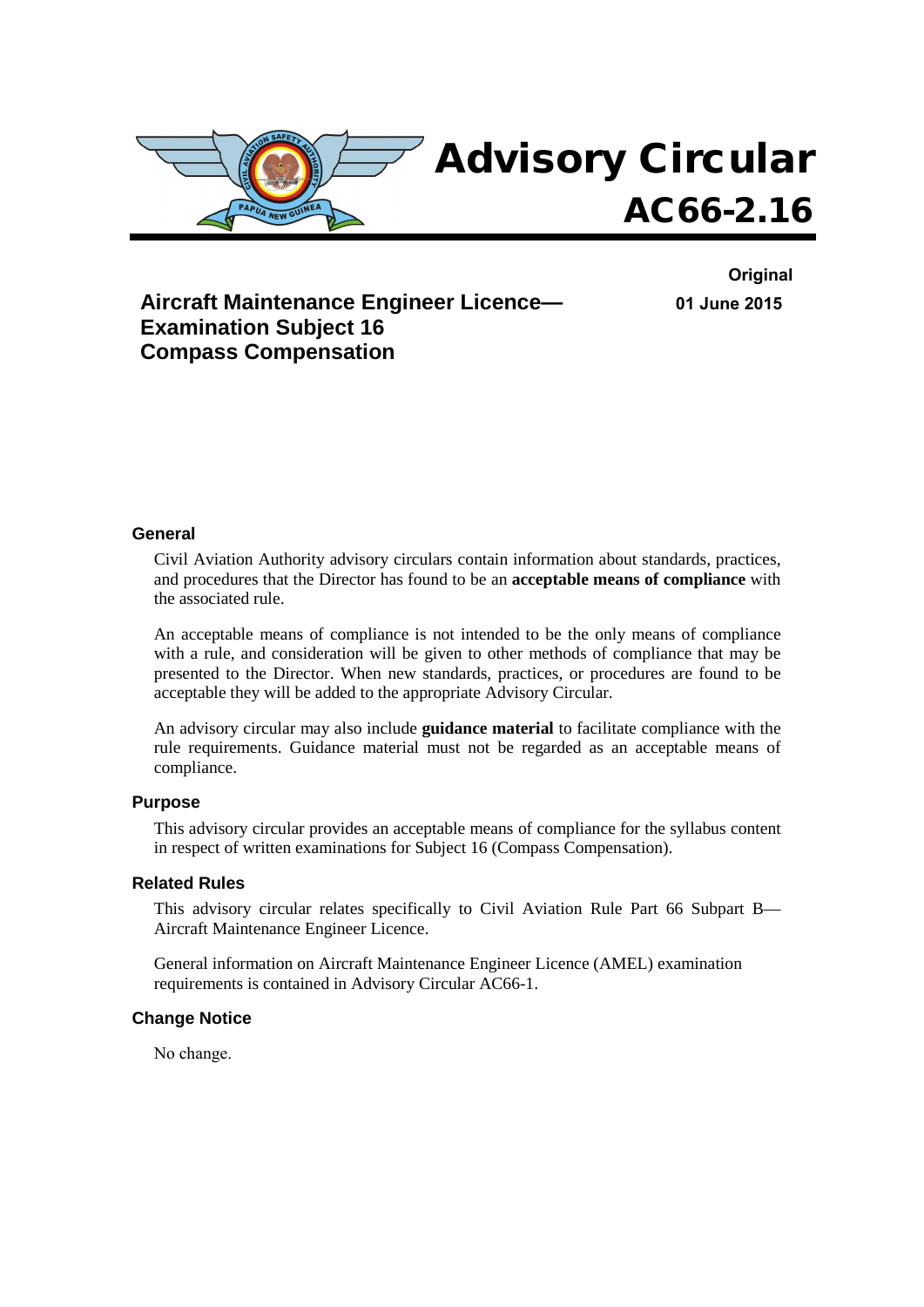# **Table of Contents**

| 1              |                                                   |  |
|----------------|---------------------------------------------------|--|
| $\mathbf{2}$   |                                                   |  |
| 3 <sup>1</sup> |                                                   |  |
|                |                                                   |  |
| 5.             |                                                   |  |
| 6.             |                                                   |  |
| 7              | Direct Reading Compass Compensation Procedure  15 |  |
| 8              |                                                   |  |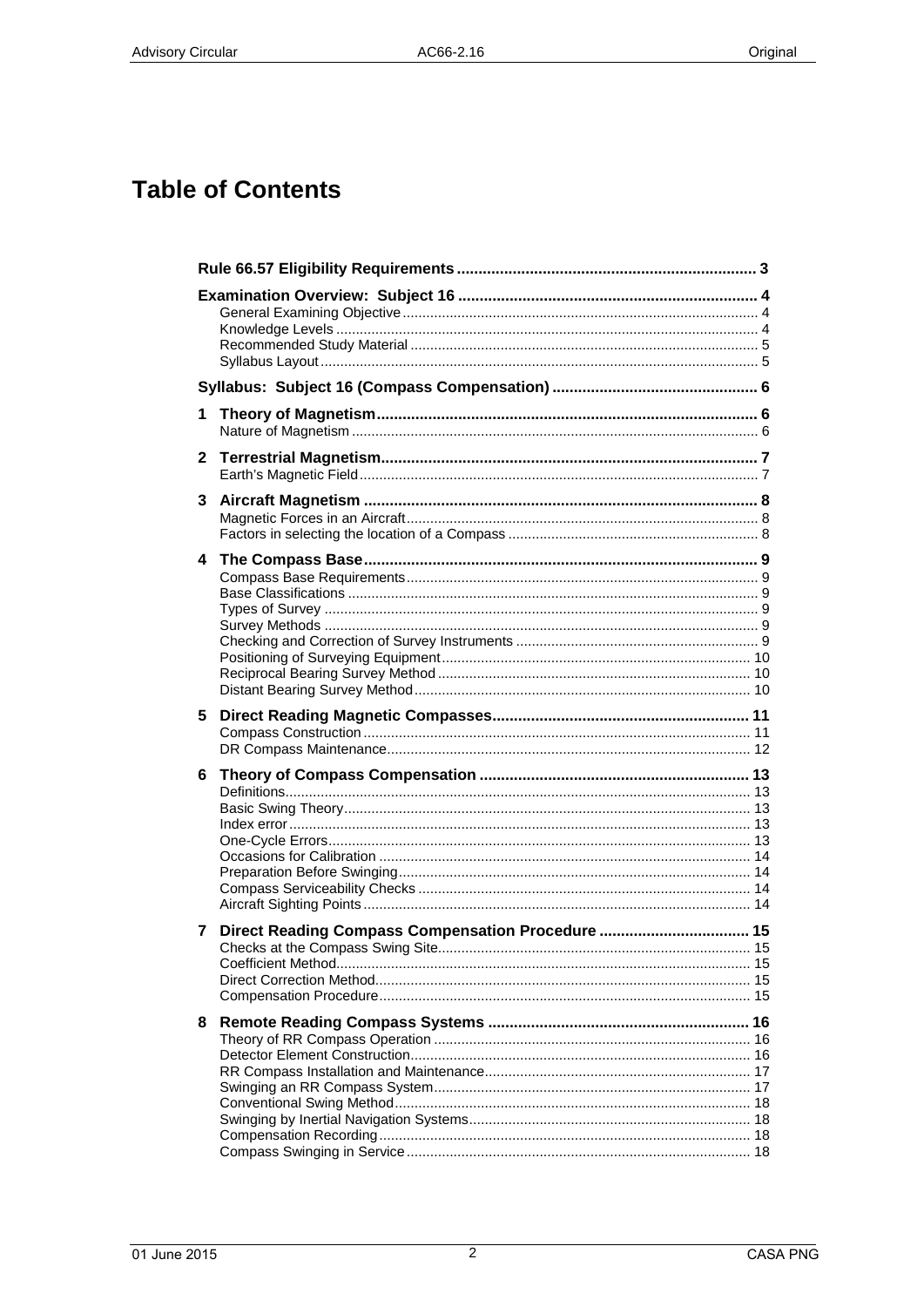## <span id="page-2-0"></span>**Rule 66.57 Eligibility Requirements**

Rule  $66.57(a)(2)$  requires an applicant for an AMEL to have passed written examinations, that are acceptable to the Director, and relevant to the duties and responsibilities of an aircraft maintenance engineer in the category of licence sought.

The written examinations acceptable to the Director for Subject 16 (Compass Compensation) should comply with the syllabus contained in this Advisory Circular. Each examination will cover all topics and may sample any of the sub-topics.

The new syllabus has been developed after extensive industry consultation and the objectives reflect the knowledge required of current technology and international best work practice.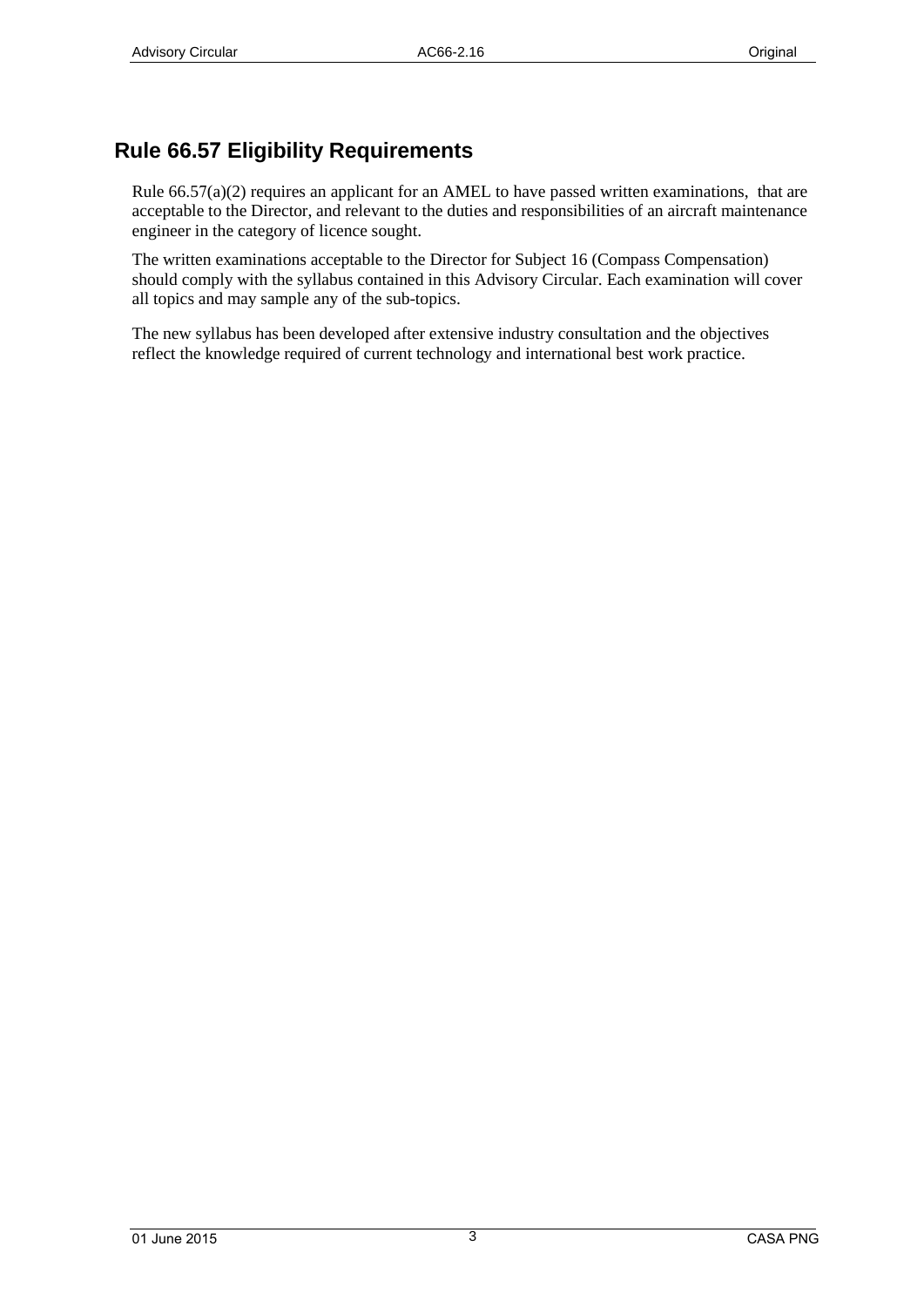## <span id="page-3-0"></span>**Examination Overview: Subject 16**

Subject 16 (Compass Compensation) is a closed book, written examination. The pass mark for Subject 16 is 75 %**.** 

**NB:** The examination contains a Swing Exercise (Topic 8.7) that consists of five questions**.**

Application to sit an examination may be made directly to Aviation Services Limited (ASL). Refer to http://caanz.aspeqexams.com/for examination information.

### **General Examining Objective**

<span id="page-3-1"></span>The objective of the examination is to determine that the applicant for an AMEL has adequate knowledge of Compass Compensation to permit the proper performance, supervision and certification of aircraft maintenance at a level commensurate with the privileges of the various AMEL categories.

#### **Knowledge Levels**

### <span id="page-3-2"></span>**LEVEL 1: A familiarisation with the principal elements of the subject***.* **Objectives: The applicant should:**

- 1. be familiar with the basic elements of the subject.
- 2. be able to give simple descriptions of the whole subject, using common words and examples.
- 3. be able to use typical terms.

### **LEVEL 2: A general knowledge of the theoretical and practical aspects of the subject.** *An ability to apply the knowledge.*

#### **Objectives: The applicant should:**

- 1. be able to understand the theoretical fundamentals of the subject.
- 2. be able to give a general description of the subject using, as appropriate, typical examples.
- 3. be able to use mathematical formulae in conjunction with physical laws describing the subject.
- 4. be able to read and understand sketches, drawings and schematics describing the subject.
- 5. be able to apply his/her knowledge in a practical manner using detailed procedures.

### **LEVEL 3: A detailed knowledge of the theoretical and practical aspects of the subject.**

#### *A capacity to combine and apply the separate elements of knowledge in a logical and comprehensive manner.*

#### **Objectives: The applicant should:**

- 1. know the theory of the subject and the interrelationships with other subjects.
- 2. be able to give a detailed description of the subject using theoretical fundamentals and specific examples.
- 3. understand and be able to use mathematical formulae related to the subject.
- 4. be able to read, understand and prepare sketches, simple drawings and schematics describing the subject.
- 5. be able to apply his/her knowledge in a practical manner using manufacturer's instructions.
- 6. be able to interpret results and measurements from various sources and apply corrective action where appropriate.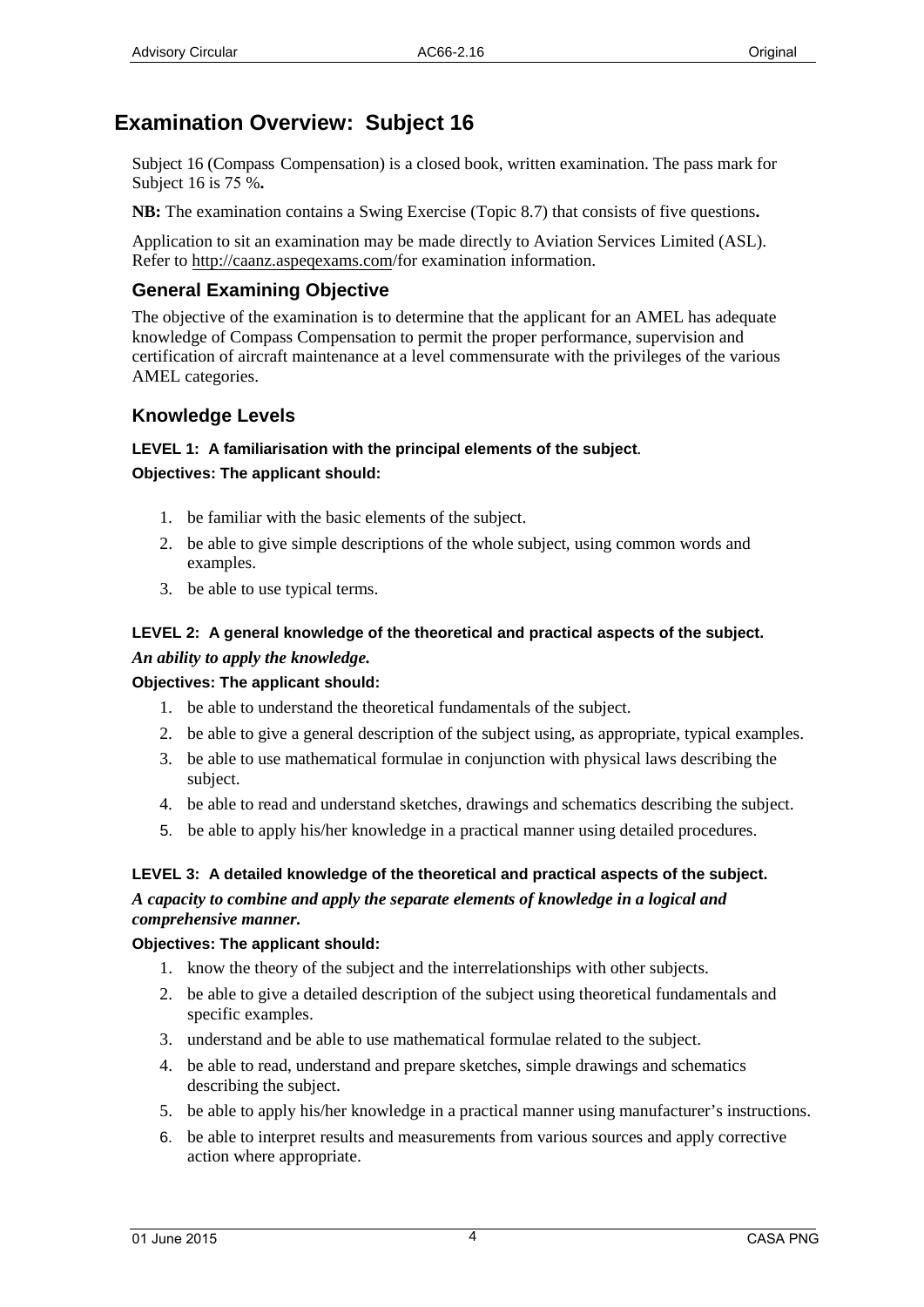### <span id="page-4-0"></span>**Recommended Study Material**

The publication list below provides guidance material for suitable study references for the overall syllabus content. However, applicants may have to conduct further research using other references or sources (including the internet) or attend a formal course in order to gain a comprehensive understanding of all sub-topics in the syllabus.

Where applicable, publication references have been placed below each main topic or sub topic heading in this syllabus.

#### **Publication List**

| <b>Study</b><br><b>Ref</b> | <b>Book Title</b>                                                                                           | <b>Author</b>      | <b>ISBN</b>   |
|----------------------------|-------------------------------------------------------------------------------------------------------------|--------------------|---------------|
| 1                          | CAA Advisory Circular AC 43-7                                                                               | <b>CASA PNG</b>    | N/A           |
| $\overline{2}$             | <b>CAAUK CAP 562 Civil Aircraft Airworthiness</b><br>Information and Procedures, Leaflets 34-10 & 34-<br>20 | CAAUK              | N/A           |
| 3                          | Aircraft Instruments and integrated Systems                                                                 | <b>EHJ Pallett</b> | 0 582 08627 2 |
| $\overline{4}$             | <b>Avionic Fundamentals</b>                                                                                 | Jeppesen           | 0-89100-293-6 |
| 5                          | A & P Technician Airframe Textbook                                                                          | Jeppesen           | 0-88487-331-5 |
| 6                          | Dictionary of Aeronautical Terms                                                                            | Dale Crane         | 1-56027-287-2 |

### <span id="page-4-1"></span>**Syllabus Layout**

### **Topic Numbering – left hand column**

The syllabus is set out by topics, each of which is identified by a single-digit number. Each topic is divided into a number of sub-topics, which are identified by two-digit numbers: the first and second digits of which refer to the topic and the sub-topic respectively.

Each sub-topic is further sub-divided into one or more sub-sub-topics, which are identified by three-digit numbers. Where applicable, sub-sub-topics may be further subdivided into paragraphs that are identified by four/five digit alphanumeric sequences.

The three-digit sub-sub-topic numbers shown in the left hand column are used in the 'knowledge deficiency reports' to provide feedback on individual examinations.

#### **Objective description – middle column**

The middle column objectively describes each sub-sub-topic by stating, in plain language, its subject matter and the type of performance or activity required. The objectives are intended to be simple, unambiguous, and clearly-focussed, outcomes to aid learning.

#### **Knowledge levels – right hand column**

The right hand column specifies the knowledge level for each sub-topic heading. The three levels of knowledge used in this syllabus are described above. Note that the knowledge levels indicate the depth of knowledge required NOT its safety importance.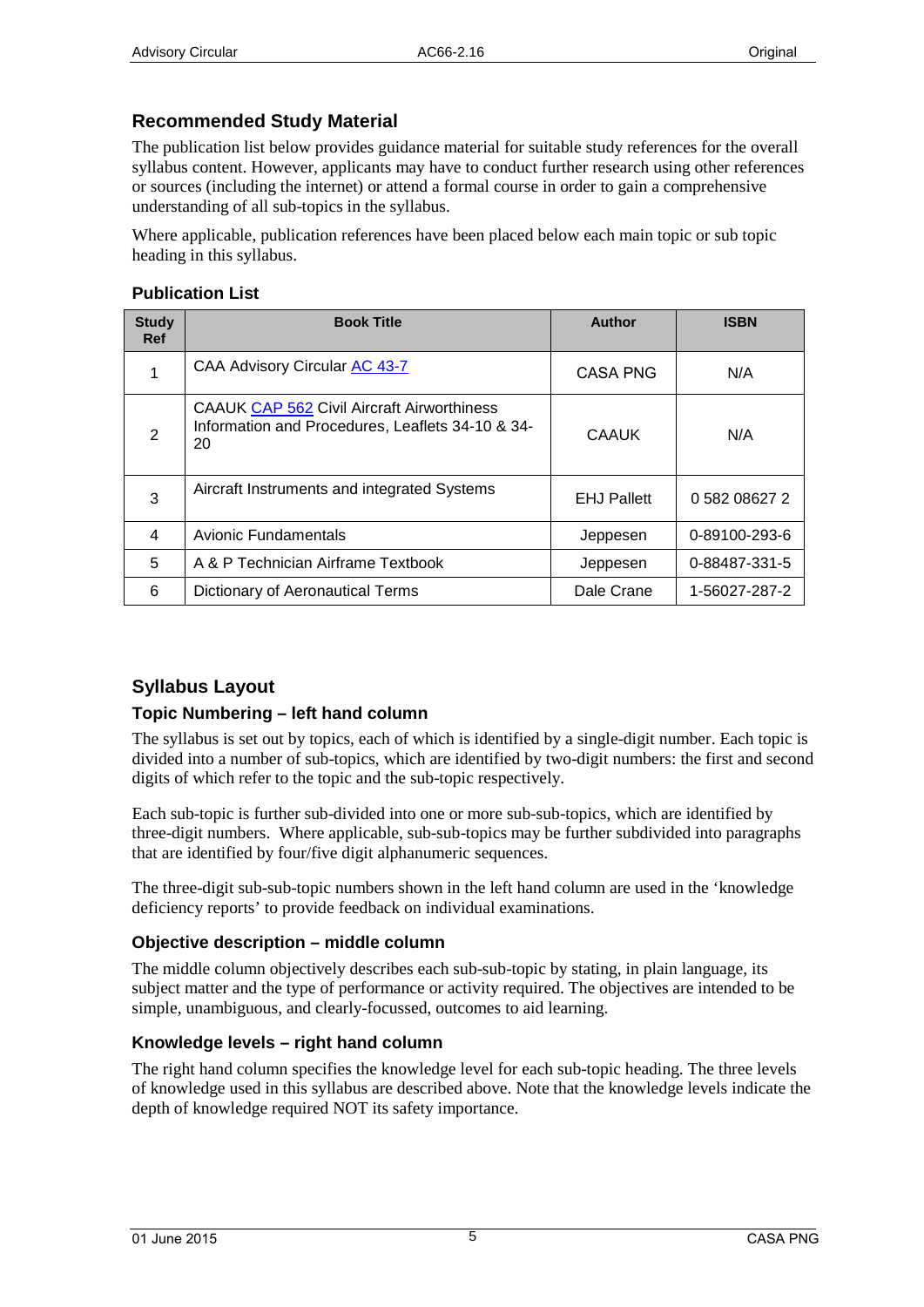# <span id="page-5-0"></span>**Syllabus: Subject 16 (Compass Compensation)**

<span id="page-5-2"></span><span id="page-5-1"></span>

| $\mathbf{1}$ | <b>Theory of Magnetism</b>                                                                                                                                                                                                                                                                                                                                                                                                                                                                                                                                                                                                                                                                                                                                                                                            |   |
|--------------|-----------------------------------------------------------------------------------------------------------------------------------------------------------------------------------------------------------------------------------------------------------------------------------------------------------------------------------------------------------------------------------------------------------------------------------------------------------------------------------------------------------------------------------------------------------------------------------------------------------------------------------------------------------------------------------------------------------------------------------------------------------------------------------------------------------------------|---|
| 1.1          | <b>Nature of Magnetism</b>                                                                                                                                                                                                                                                                                                                                                                                                                                                                                                                                                                                                                                                                                                                                                                                            |   |
|              | Study Ref.2 & 7                                                                                                                                                                                                                                                                                                                                                                                                                                                                                                                                                                                                                                                                                                                                                                                                       |   |
| 1.1.1        | Define or describe the following terms:<br>a. Permanent magnet<br>b. Bar magnet<br>c. North and South seeking poles<br>d. Magnetic attraction<br>e. Magnetic repulsion<br>f. Force of magnetic attraction or repulsion<br>Hysteresis<br>g.<br>h. Magnetic field<br>Magnetic field strength (H)<br>i.<br>j.<br>Magnetic field force (F)<br>k. Pole strength<br>Magnetic material<br>I.<br>m. Magnetisation<br>n. Like and unlike poles<br>o. Attraction<br>p. Magnetising force<br>q. Lines of force<br>r. Lines of flux and magnetic flux<br>s. Concentration of flux<br>Ferro magnetic substances<br>t.<br>u. Hard magnetism<br>v. Soft magnetism<br>w. Coercive force<br>x. Reluctance<br>y. Molecular theory of magnetism<br>z. Magnetic screening<br>aa. Symbol and unit for magnetic flux<br>bb. Magnetic moment | 1 |
|              | cc. Deflecting field<br>dd. Magnetic couple                                                                                                                                                                                                                                                                                                                                                                                                                                                                                                                                                                                                                                                                                                                                                                           |   |
|              | ee. Period of a suspended magnet                                                                                                                                                                                                                                                                                                                                                                                                                                                                                                                                                                                                                                                                                                                                                                                      |   |
| 1.1.2        | Describe the magnetic fields caused by permanent magnetism and the flow of electric<br>current.                                                                                                                                                                                                                                                                                                                                                                                                                                                                                                                                                                                                                                                                                                                       | 1 |
| 1.1.3        | Trace the travel of magnetic lines of force both in air and through the core of a magnet.                                                                                                                                                                                                                                                                                                                                                                                                                                                                                                                                                                                                                                                                                                                             | 1 |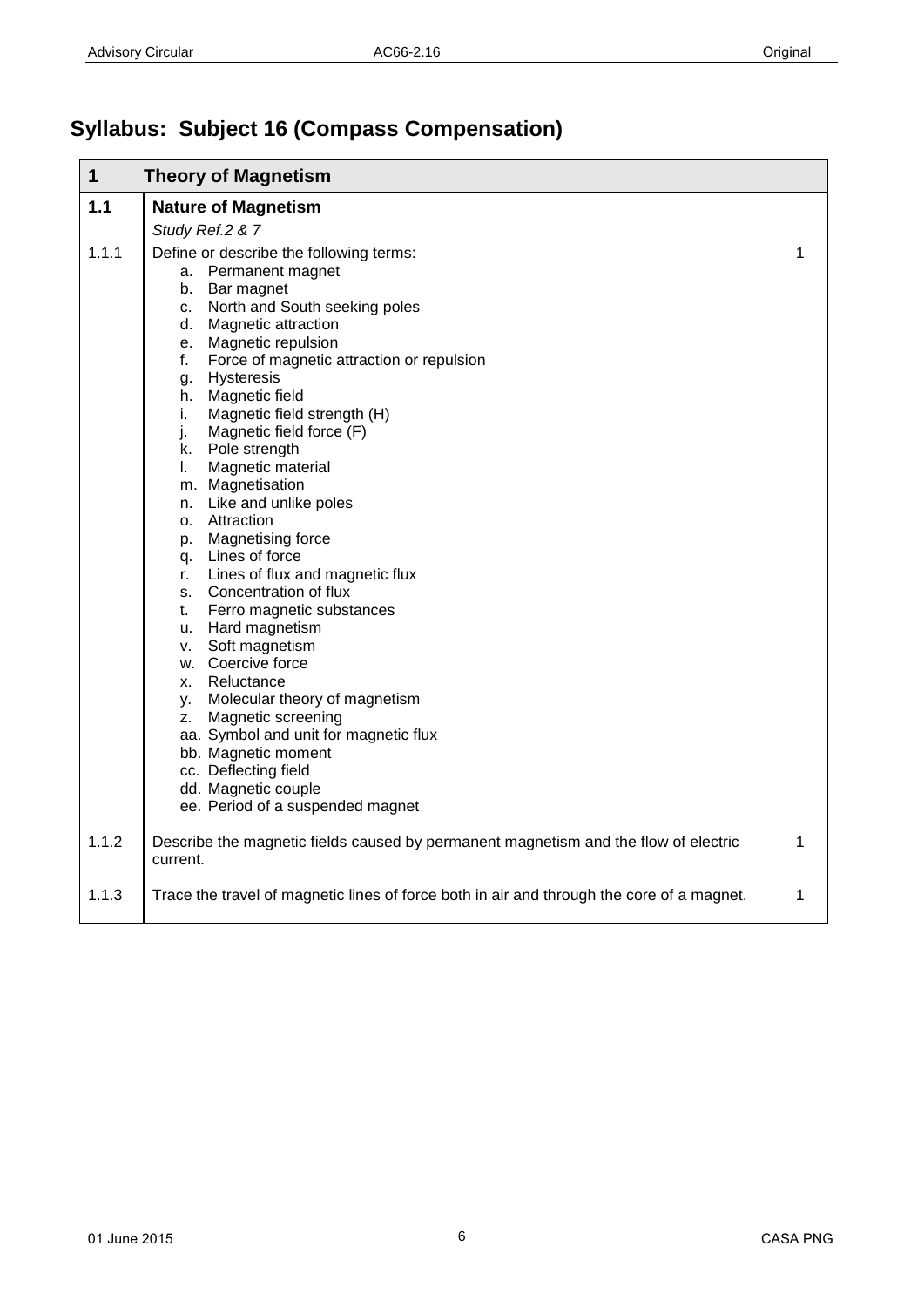<span id="page-6-1"></span><span id="page-6-0"></span>

| 2 <sup>2</sup> | <b>Terrestrial Magnetism</b>                                                                                                                                                                                                                                                                                                                                                                                                                                                                                                                                                                                                    |   |
|----------------|---------------------------------------------------------------------------------------------------------------------------------------------------------------------------------------------------------------------------------------------------------------------------------------------------------------------------------------------------------------------------------------------------------------------------------------------------------------------------------------------------------------------------------------------------------------------------------------------------------------------------------|---|
| 2.1            | <b>Earth's Magnetic Field</b><br>Study Refs. 2, 4 & 6                                                                                                                                                                                                                                                                                                                                                                                                                                                                                                                                                                           |   |
| 2.1.1          | Define, using examples and diagrams, the following terms:<br>Magnetic North and South poles<br>а.<br>True (Geographical) North<br>b.<br>c. Actual and hypothetical magnetic meridians<br>Magnetic equator or aclinic line<br>d.<br>Horizontal component<br>e.<br>Angle of dip or magnetic inclination<br>f.<br>g. Positive and negative angles of dip<br>Magnetic variation or declination<br>h.<br>Annual change<br>i.<br><b>Isoclinal lines</b><br>j.<br>k. Isogonal lines<br>Agonic lines<br>I.<br>m. The significance of the red and the blue ends of a magnetic needle or compass<br>pointer.<br>Magnetic deviation.<br>n. | 1 |
| 2.1.2          | State what happens to the red and the blue end of a magnetic needle as it transits from<br>the North pole to the South pole.                                                                                                                                                                                                                                                                                                                                                                                                                                                                                                    | 1 |
| 2.1.3          | Calculate true headings from magnetic headings and vice versa in both the Northern and<br>Southern hemispheres.                                                                                                                                                                                                                                                                                                                                                                                                                                                                                                                 | 1 |
| 2.1.4          | Describe the effects and nature of earth's magnetic lines of force as they travel between<br>poles.                                                                                                                                                                                                                                                                                                                                                                                                                                                                                                                             | 1 |
| 2.1.5          | State how the strength of the earth's magnetic field varies at certain positions on the<br>surface between the North and South poles.                                                                                                                                                                                                                                                                                                                                                                                                                                                                                           | 1 |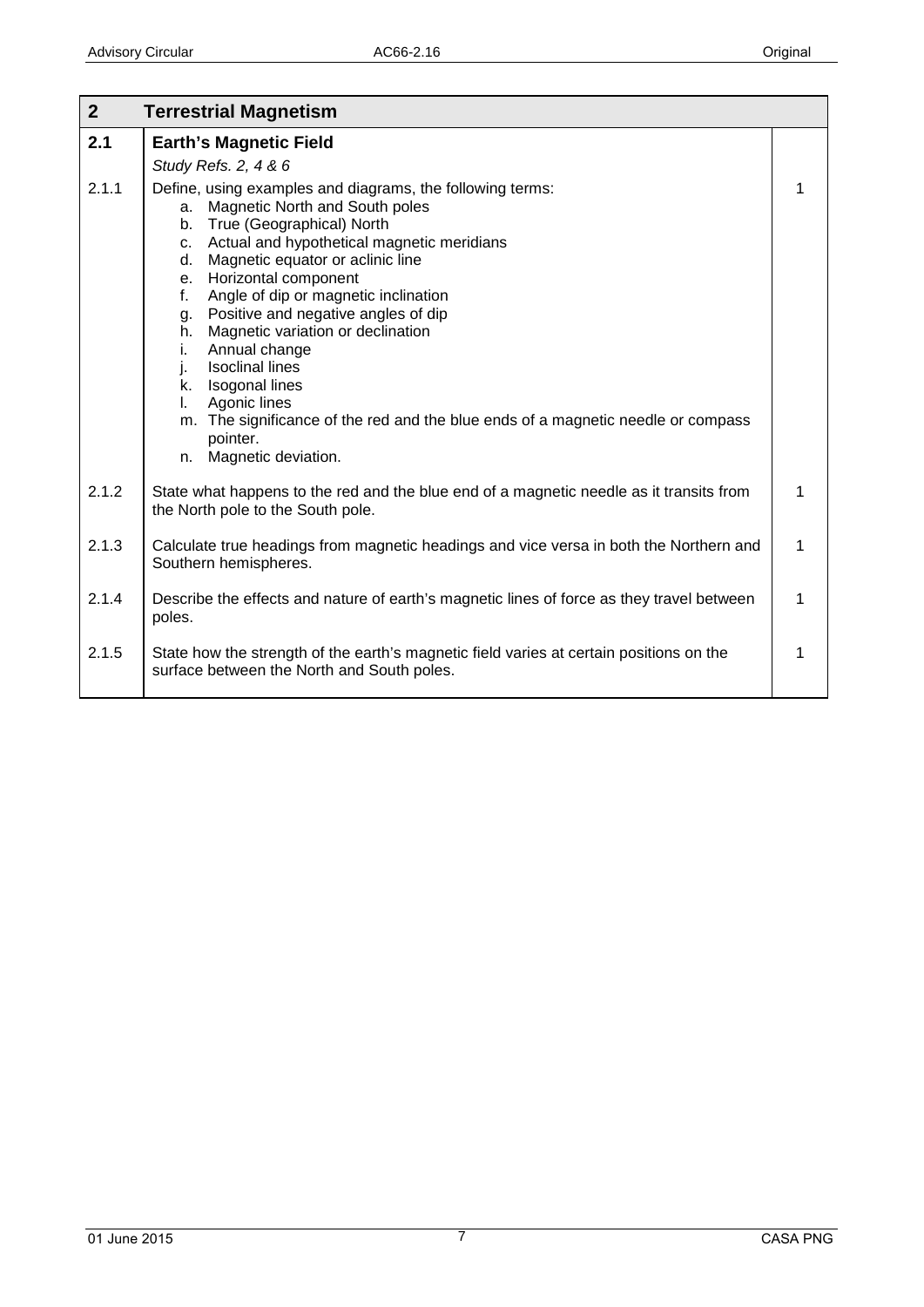<span id="page-7-2"></span><span id="page-7-1"></span><span id="page-7-0"></span>

| $\mathbf{3}$ | <b>Aircraft Magnetism</b>                                                                                                                                                                                                                                                                                                                                                                                                                                                                                                                                         |                |
|--------------|-------------------------------------------------------------------------------------------------------------------------------------------------------------------------------------------------------------------------------------------------------------------------------------------------------------------------------------------------------------------------------------------------------------------------------------------------------------------------------------------------------------------------------------------------------------------|----------------|
| 3.1          | <b>Magnetic Forces in an Aircraft</b>                                                                                                                                                                                                                                                                                                                                                                                                                                                                                                                             |                |
| 3.1.1        | Study Ref. 2<br>Define what magnetically "hard" and magnetically "soft" materials mean. Give examples<br>of each material and where they might be found on aircraft.                                                                                                                                                                                                                                                                                                                                                                                              | 2              |
| 3.1.2        | Describe the cause and effects of sub-permanent magnetism.                                                                                                                                                                                                                                                                                                                                                                                                                                                                                                        | 2              |
| 3.1.3        | Describe what happens with the application and removal of magnetising forces on hard<br>and soft materials.                                                                                                                                                                                                                                                                                                                                                                                                                                                       | 2              |
| 3.1.4        | Specify "soft iron" magnetism in an aircraft.                                                                                                                                                                                                                                                                                                                                                                                                                                                                                                                     | 2              |
| 3.1.5        | Describe "ability to be magnetised".                                                                                                                                                                                                                                                                                                                                                                                                                                                                                                                              | 1              |
| 3.1.6        | Describe the following:<br>Sources of magnetising fields<br>а.<br>b. Polarities of magnetised components<br>The effects of changing an aircraft's heading, attitude and position<br>C.<br>Resolution of horizontal and vertical components (H and Z forces) from the<br>d.<br>earth's magnetic field<br>e. Resolution of X, Y and Z forces<br>The effects of components P and Q<br>f.<br>Deviating forces on a compass needle<br>g.                                                                                                                               | 2              |
| 3.1.7        | Describe the cause, and the effects on a compass system of the following errors.<br>Acceleration error<br>Turning error                                                                                                                                                                                                                                                                                                                                                                                                                                           | $\overline{2}$ |
| 3.1.8        | Define the term "Compass Safe Distance" and specify acceptable limits.                                                                                                                                                                                                                                                                                                                                                                                                                                                                                            | 2              |
| 3.1.9        | Specify how the direction of magnetisation of ferrous metal in an aircraft (with respect to<br>the aircraft centre line) affects the compass deviation on respective headings.                                                                                                                                                                                                                                                                                                                                                                                    | $\overline{2}$ |
| 3.1.10       | Describe the cause and effect of changes in compass deviation during flight.                                                                                                                                                                                                                                                                                                                                                                                                                                                                                      | 2              |
| 3.2          | <b>Factors in selecting the location of a Compass</b>                                                                                                                                                                                                                                                                                                                                                                                                                                                                                                             |                |
| 3.2.1        | Study Refs. 3 & 4<br>State the factors which must be taken into consideration when determining a suitable<br>location and mounting for a compass, including the following:<br>Position of moving steel components<br>а.<br>Electrical cables carrying uni-directional electrical currents<br>b.<br>c. Distance in feet away from electrical cables<br>d. Generation of magnetic fields caused by electrical current passing through<br>aircraft structure and instrument mounts<br>The effects of modifications to electrical, instrument and radio systems<br>е. | $\overline{2}$ |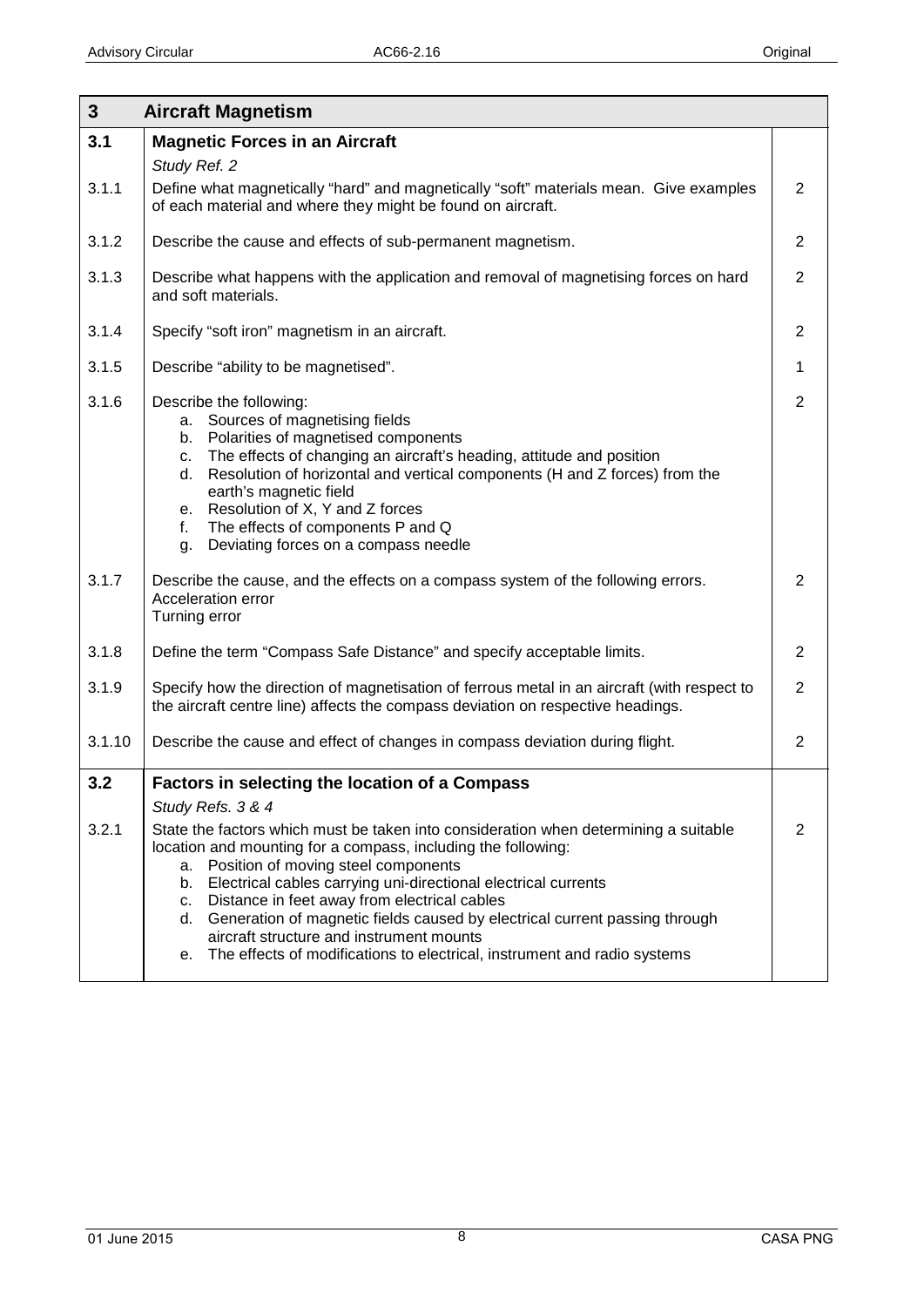<span id="page-8-5"></span><span id="page-8-4"></span><span id="page-8-3"></span><span id="page-8-2"></span><span id="page-8-1"></span><span id="page-8-0"></span>

| $\overline{\mathbf{4}}$ | <b>The Compass Base</b>                                                                                                                                                                                                                                                                                                                                                                                                                                                                                                                                                                                                                                                                                                                                                 |                |
|-------------------------|-------------------------------------------------------------------------------------------------------------------------------------------------------------------------------------------------------------------------------------------------------------------------------------------------------------------------------------------------------------------------------------------------------------------------------------------------------------------------------------------------------------------------------------------------------------------------------------------------------------------------------------------------------------------------------------------------------------------------------------------------------------------------|----------------|
| 4.1                     | <b>Compass Base Requirements</b>                                                                                                                                                                                                                                                                                                                                                                                                                                                                                                                                                                                                                                                                                                                                        |                |
|                         | Study Refs. 1 & 3                                                                                                                                                                                                                                                                                                                                                                                                                                                                                                                                                                                                                                                                                                                                                       |                |
| 4.1.1                   | Specify the following requirements associated with the site selection, construction and<br>maintenance of a compass base:<br>a. Levelling of the base<br>b. Magnetic disturbances above ground<br>Magnetic disturbances below ground such as, scrap metal, reinforced concrete,<br>C.<br>pipelines and drainage systems, magnetic soil and rocks, electrical cables,<br>conduits, airfield lighting transformers and ferromagnetic pipes<br>d. Accessibility<br>Interference with other aircraft movements<br>е.<br>Size of base in proportion to aircraft size<br>f.<br>Towing and taxiing clearances<br>g.<br>h. Aircraft turning circles<br>Position of heading points<br>i.<br>Position of the aircraft's sensors<br>j.<br>k. Effects of weather on base operations | $\overline{2}$ |
| 4.2                     | <b>Base Classifications</b><br>Study Ref. 1                                                                                                                                                                                                                                                                                                                                                                                                                                                                                                                                                                                                                                                                                                                             |                |
| 4.2.1                   | State the deviation limits and the definition of a Class 1 base.                                                                                                                                                                                                                                                                                                                                                                                                                                                                                                                                                                                                                                                                                                        | $\overline{2}$ |
| 4.2.2                   | State the deviation limits and the definition of a Class 2 base.                                                                                                                                                                                                                                                                                                                                                                                                                                                                                                                                                                                                                                                                                                        | $\overline{2}$ |
| 4.2.3                   | Specify the reasons when a site should be re-surveyed.                                                                                                                                                                                                                                                                                                                                                                                                                                                                                                                                                                                                                                                                                                                  | $\overline{2}$ |
| 4.2.4                   | Specify the re-survey intervals of a Class 1 and a Class 2 base.                                                                                                                                                                                                                                                                                                                                                                                                                                                                                                                                                                                                                                                                                                        | $\overline{2}$ |
| 4.2.5                   | Specify who would normally carry out a compass base survey or re-survey.                                                                                                                                                                                                                                                                                                                                                                                                                                                                                                                                                                                                                                                                                                | 1              |
| 4.3                     | <b>Types of Survey</b>                                                                                                                                                                                                                                                                                                                                                                                                                                                                                                                                                                                                                                                                                                                                                  |                |
| 4.3.1                   | Study Ref. 1<br>Describe the requirements, procedures and limitations of the following types of survey.<br>State the differences between each:<br>a. Initial Survey<br>Establishment survey<br>b.<br>Periodic re-survey<br>C.<br>d. Annual check<br>e. Area survey                                                                                                                                                                                                                                                                                                                                                                                                                                                                                                      | $\overline{2}$ |
| 4.4                     | <b>Survey Methods</b>                                                                                                                                                                                                                                                                                                                                                                                                                                                                                                                                                                                                                                                                                                                                                   |                |
|                         | Study Ref. 1                                                                                                                                                                                                                                                                                                                                                                                                                                                                                                                                                                                                                                                                                                                                                            |                |
| 4.4.1                   | State the advantages of the following survey methods. State when each would be used:<br>Reciprocal bearing method<br>а.<br>Distant bearing method<br>b.<br>Surveying pole method<br>C.<br>d. Magnetic intensity survey methods<br>e. Area surveys                                                                                                                                                                                                                                                                                                                                                                                                                                                                                                                       | $\overline{2}$ |
| 4.5<br>4.5.1            | <b>Checking and Correction of Survey Instruments</b><br>Describe the necessary checks and maintenance activities carried out on base survey<br>equipment prior to its use.                                                                                                                                                                                                                                                                                                                                                                                                                                                                                                                                                                                              | $\overline{2}$ |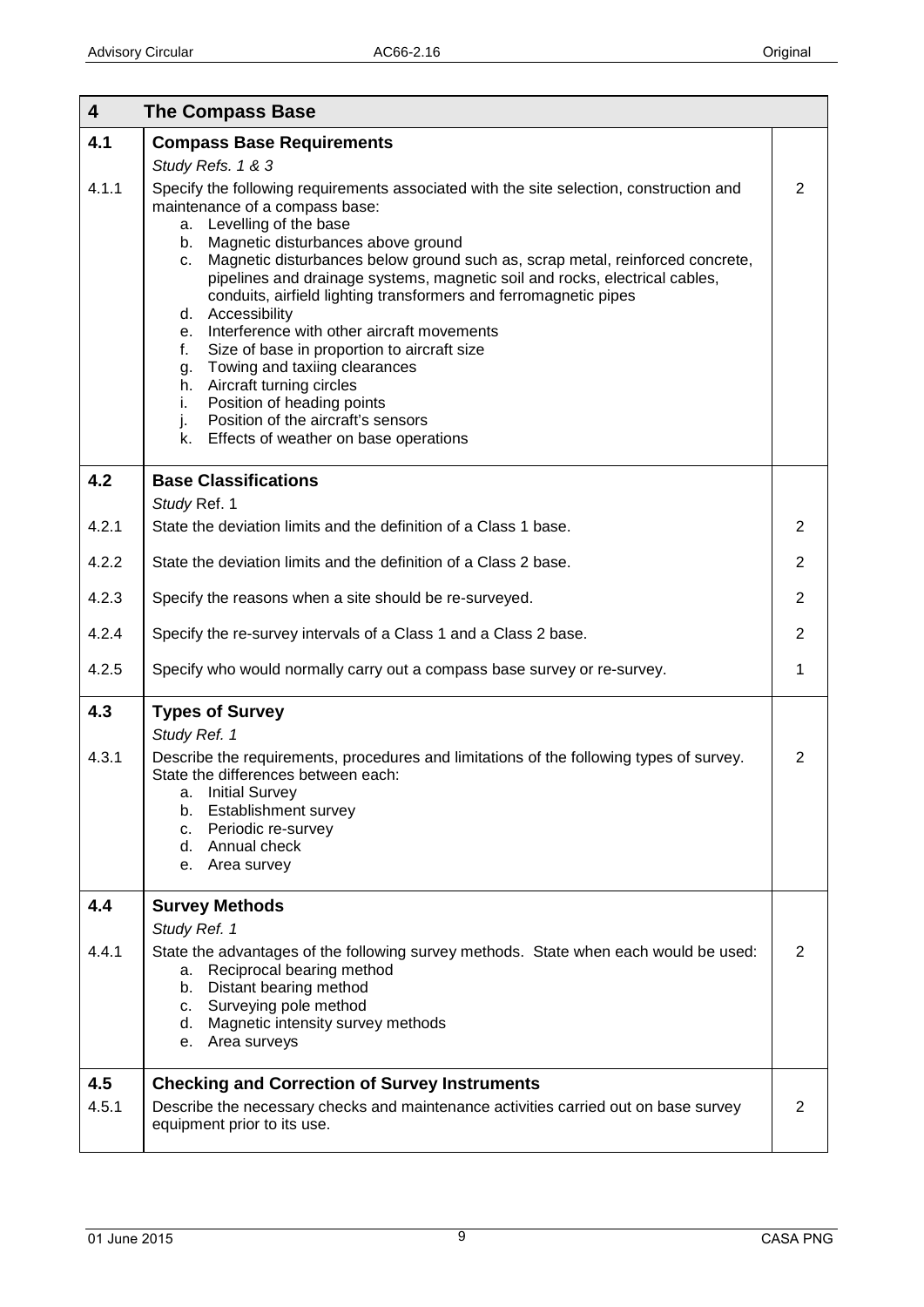<span id="page-9-2"></span><span id="page-9-1"></span><span id="page-9-0"></span>

| 4.6<br>4.6.1 | <b>Positioning of Surveying Equipment</b><br>Specify how surveying equipment is positioned during a base surveying operation.                                                  |  |
|--------------|--------------------------------------------------------------------------------------------------------------------------------------------------------------------------------|--|
| 4.7<br>4.7.1 | <b>Reciprocal Bearing Survey Method</b><br>Describe the procedures, precautions, limits and recordings when carrying out a base<br>survey using the reciprocal bearing method. |  |
| 4.8<br>4.8.1 | <b>Distant Bearing Survey Method</b><br>Describe the procedures, precautions, limits and recordings when carrying out a base<br>survey using the distant bearing method.       |  |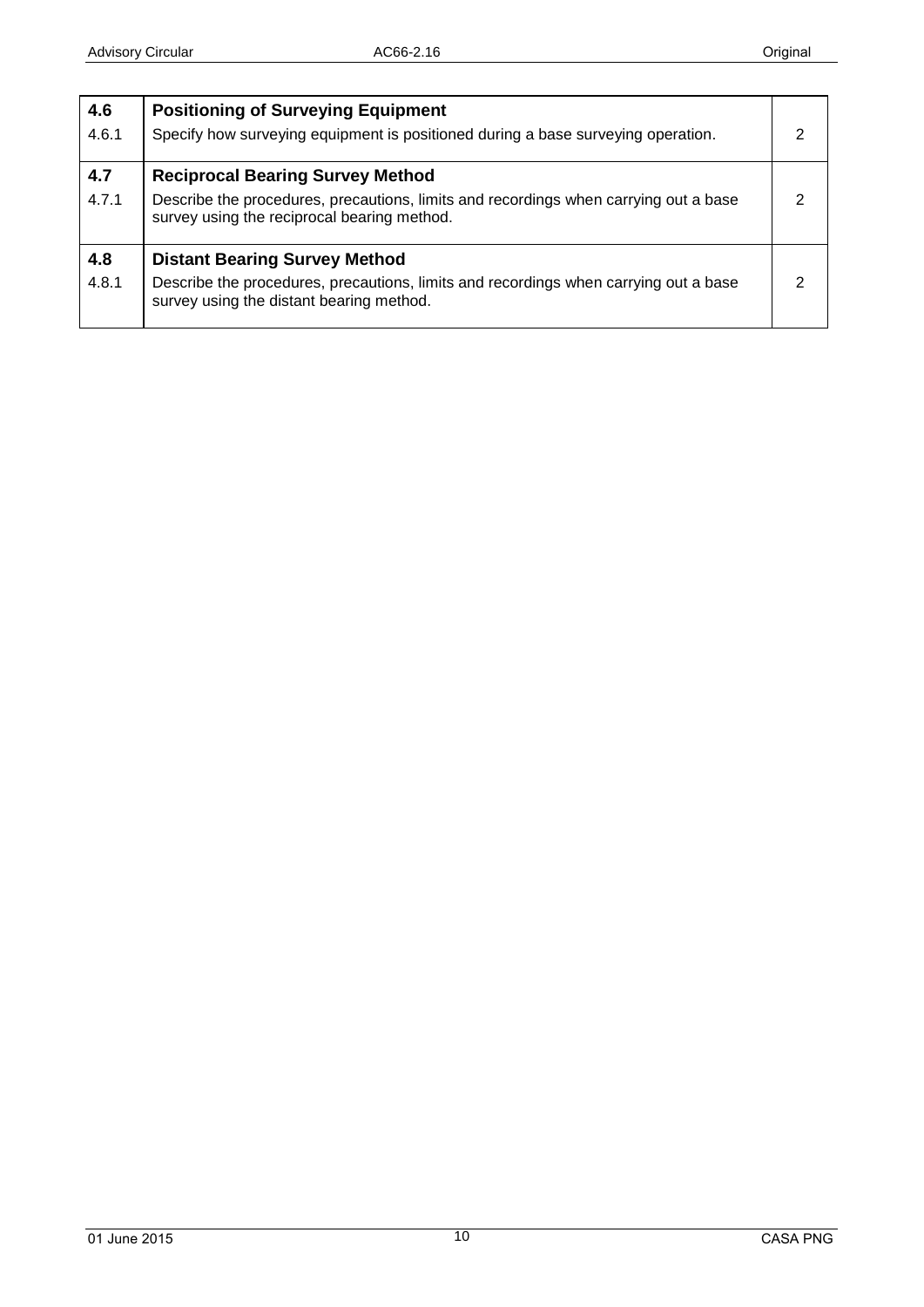<span id="page-10-1"></span><span id="page-10-0"></span>

| 5     | <b>Direct Reading Magnetic Compasses</b>                                                                                                                                                                                                                                                                                                                                                                     |                |
|-------|--------------------------------------------------------------------------------------------------------------------------------------------------------------------------------------------------------------------------------------------------------------------------------------------------------------------------------------------------------------------------------------------------------------|----------------|
| 5.1   | <b>Compass Construction</b>                                                                                                                                                                                                                                                                                                                                                                                  |                |
|       | Study Ref. 4                                                                                                                                                                                                                                                                                                                                                                                                 |                |
| 5.1.1 | Describe the construction and principles of operation of a card-type DR compass with<br>particular regard to the following:<br>a. Card and card markings<br>Float<br>b.<br>c. Bowl<br>d. Sensing magnet<br>Expansion and contraction bellows<br>e.<br>Lubber line<br>f.<br>g. Lens<br>h. Pivot<br>Jewel<br>i.<br>Jewel post<br>j.<br>k. Jewel spring<br>Compensating screws<br>L.<br>m. Compensating magnets | 1              |
| 5.1.2 | Specify how magnetic deviation is physically compensated for in a DR compass.                                                                                                                                                                                                                                                                                                                                | $\overline{2}$ |
| 5.1.3 | State the cardinal and quadrantal points of a compass.                                                                                                                                                                                                                                                                                                                                                       | $\overline{2}$ |
| 5.1.4 | Describe the various mounting configurations for a card type compass.                                                                                                                                                                                                                                                                                                                                        | 1              |
| 5.1.5 | Describe the following effects fluid in the compass bowl has on the operation of the<br>compass:<br>Damping<br>а.<br>b. Buoyancy<br>Lubrication<br>C <sub>1</sub>                                                                                                                                                                                                                                            | $\overline{2}$ |
| 5.1.6 | Define the term "aperiodic" as it relates to movement of the compass card.                                                                                                                                                                                                                                                                                                                                   | $\overline{2}$ |
| 5.1.7 | Describe the type of fluid normally used in a DR compass bowl.                                                                                                                                                                                                                                                                                                                                               | $\overline{2}$ |
| 5.1.8 | Specify why the magnetic system is made "pendulous".                                                                                                                                                                                                                                                                                                                                                         | $\overline{2}$ |
| 5.1.9 | Distinguish the differences between a card type DR compass and a grid-steering type<br>DR compass.                                                                                                                                                                                                                                                                                                           | $\overline{2}$ |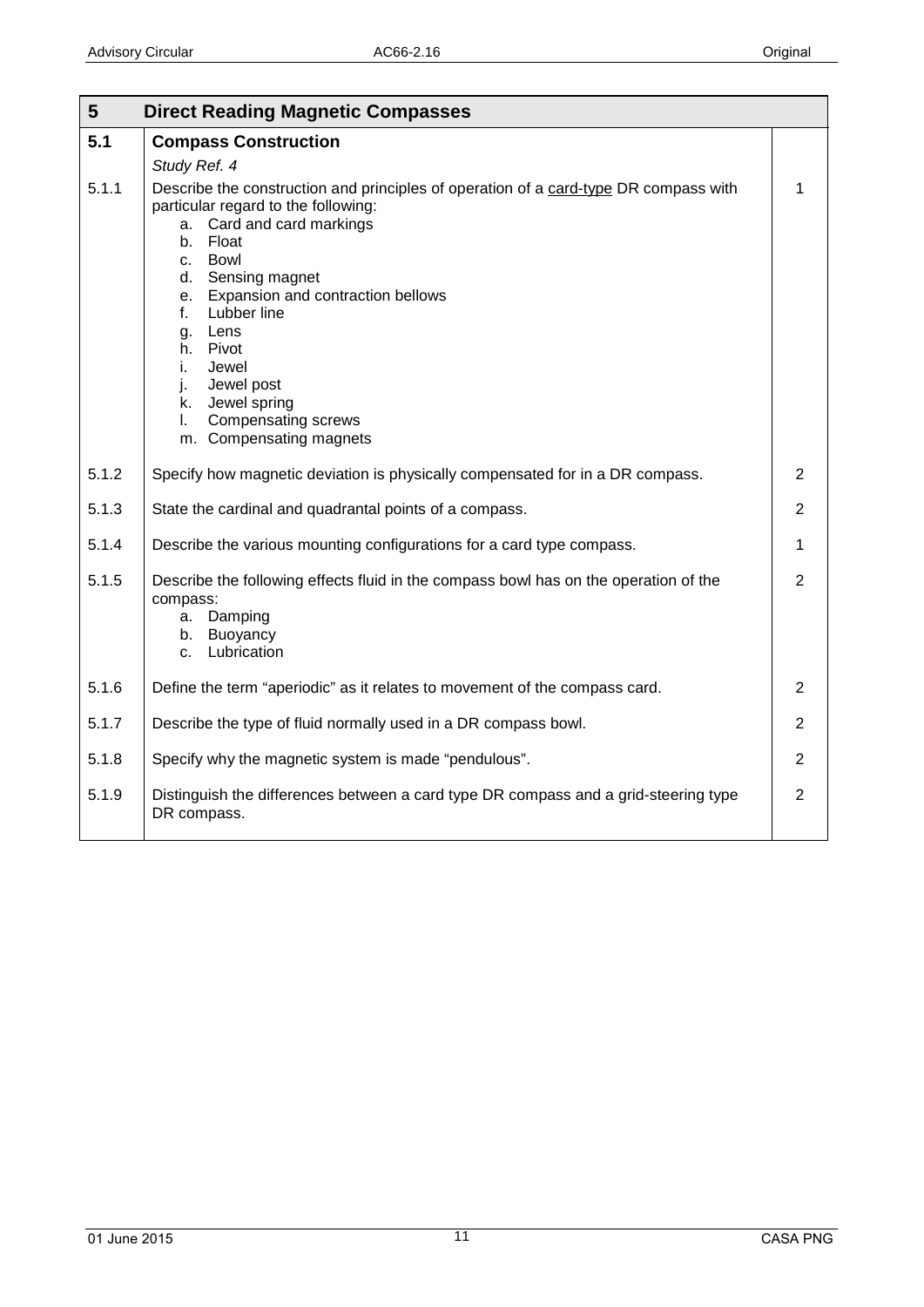<span id="page-11-0"></span>

| 5.2   | <b>DR Compass Maintenance</b>                                                                                                                                                                                                                                                                                                                               |   |
|-------|-------------------------------------------------------------------------------------------------------------------------------------------------------------------------------------------------------------------------------------------------------------------------------------------------------------------------------------------------------------|---|
|       | Study Ref. 3                                                                                                                                                                                                                                                                                                                                                |   |
| 5.2.1 | Describe the following maintenance aspects relating to DR compasses:<br>Normal compass location in the cockpit and the mounting arrangements<br>a.<br>including aircraft structural considerations<br>b. Type of hardware used to mount/secure the compass<br>Materials used in the manufacture of tools used to service/adjust DR compasses<br>$C_{n}$     | 2 |
| 5.2.2 | Describe the pre installation checks on a compass with particular regard to the following:<br>a. The glass, anti-vibration devices and moving parts<br>b. Discolouration of the card and liquid<br>c. Sediment and bubbles in the fluid<br>d. Serviceability of compensator devices<br>Operation of internal lighting where fitted<br>$e_{1}$               | 2 |
| 5.2.3 | Describe the pivot friction test with particular regard to:<br>a. Position of the compass<br>b. Means of deflection<br>c. Deflection arc and time limit<br>d. Limits specified for angular difference                                                                                                                                                       | 2 |
| 5.2.4 | Describe the damping test with particular regard to the following:<br>Deflection arc and time limit<br>a.<br>b. Deflection method<br>Damping limits<br>C.                                                                                                                                                                                                   | 2 |
| 5.2.5 | Specify the following conditions relating to the mounting of a compass:<br>a. Position of the lubber line and vertical support relative to the axis of the aircraft<br>b. Position of compensating devices relative to the location of the compass<br>c. Position of the deviation or steer card<br>Effects of electrical wiring on compass deviation<br>d. | 2 |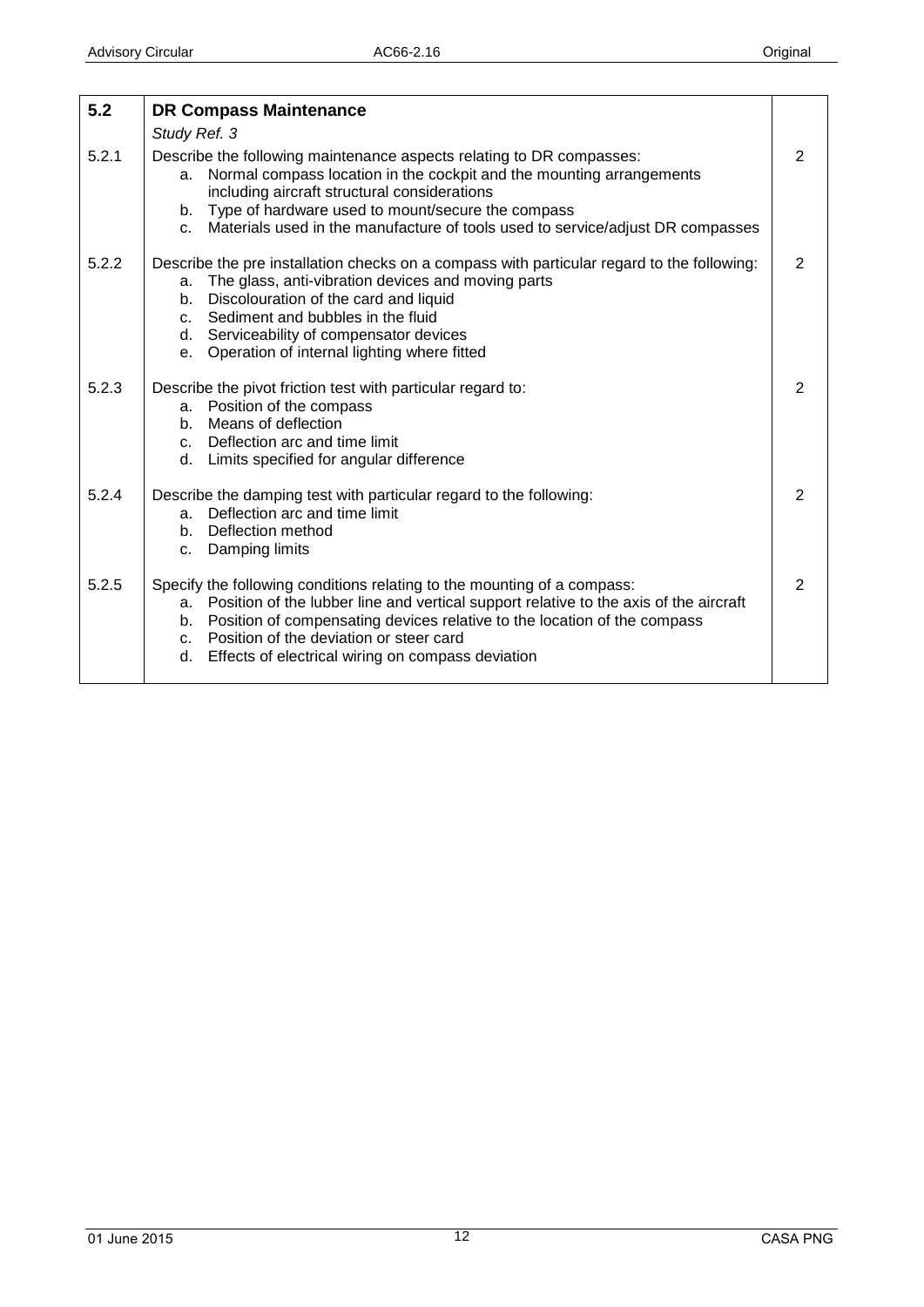<span id="page-12-4"></span><span id="page-12-3"></span><span id="page-12-2"></span><span id="page-12-1"></span><span id="page-12-0"></span>

| $6\phantom{1}$ | <b>Theory of Compass Compensation</b>                                                                                                                                                                                                                                                              |                |
|----------------|----------------------------------------------------------------------------------------------------------------------------------------------------------------------------------------------------------------------------------------------------------------------------------------------------|----------------|
| 6.1            | <b>Definitions</b>                                                                                                                                                                                                                                                                                 |                |
| 6.1.1          | Study Ref. 1<br>Identify the following factors relating to compass compensation:<br>Coefficient A, B, and C<br>а.<br>Deviation<br>b.<br><b>Residual deviation</b><br>c.<br>Positive deviation<br>d.<br>Negative deviation<br>е.<br>f.<br>Air swing<br>Compensation<br>g.<br>Calibration<br>h.      | 2              |
| 6.2            | <b>Basic Swing Theory</b><br>Study Ref. 4                                                                                                                                                                                                                                                          |                |
| 6.2.1          | Specify the purpose of compensation.                                                                                                                                                                                                                                                               | $\overline{2}$ |
| 6.2.2          | Outline the four basic steps in carrying out a deviation compensation or compass swing.                                                                                                                                                                                                            | $\overline{2}$ |
| 6.2.3          | Plot residual deviation D and E as a sine curve from zero to 360 degrees.                                                                                                                                                                                                                          | $\overline{2}$ |
| 6.2.4          | State the formulae for calculating coefficients A, B, and C.                                                                                                                                                                                                                                       | $\overline{2}$ |
| 6.2.5          | Describe the algebraic summing of readings during the calculation of coefficients.                                                                                                                                                                                                                 | $\overline{2}$ |
| 6.2.6          | State the limits for residual deviation for both DR and RR compasses.                                                                                                                                                                                                                              | $\overline{2}$ |
| 6.3<br>6.3.1   | Index error<br>Study Ref. 3<br>Identify the following factors relating to index error:<br>Index error relative to the axis of the aircraft<br>a.<br>b. Cause of index error<br>Effects of index error on a heading<br>c.<br>Calculation of index error<br>d.<br>Compensation for index error<br>е. | 2              |
| 6.4<br>6.4.1   | <b>One-Cycle Errors</b><br>Study Ref. 3<br>Describe the following:                                                                                                                                                                                                                                 | 2              |
|                | What is meant by one-cycle errors<br>а.<br>Cause of one-cycle errors<br>b.<br>Effects of one-cycle error on a heading<br>c.<br>Calculation of one-cycle error<br>d.<br>Compensation for one-cycle error<br>е.                                                                                      |                |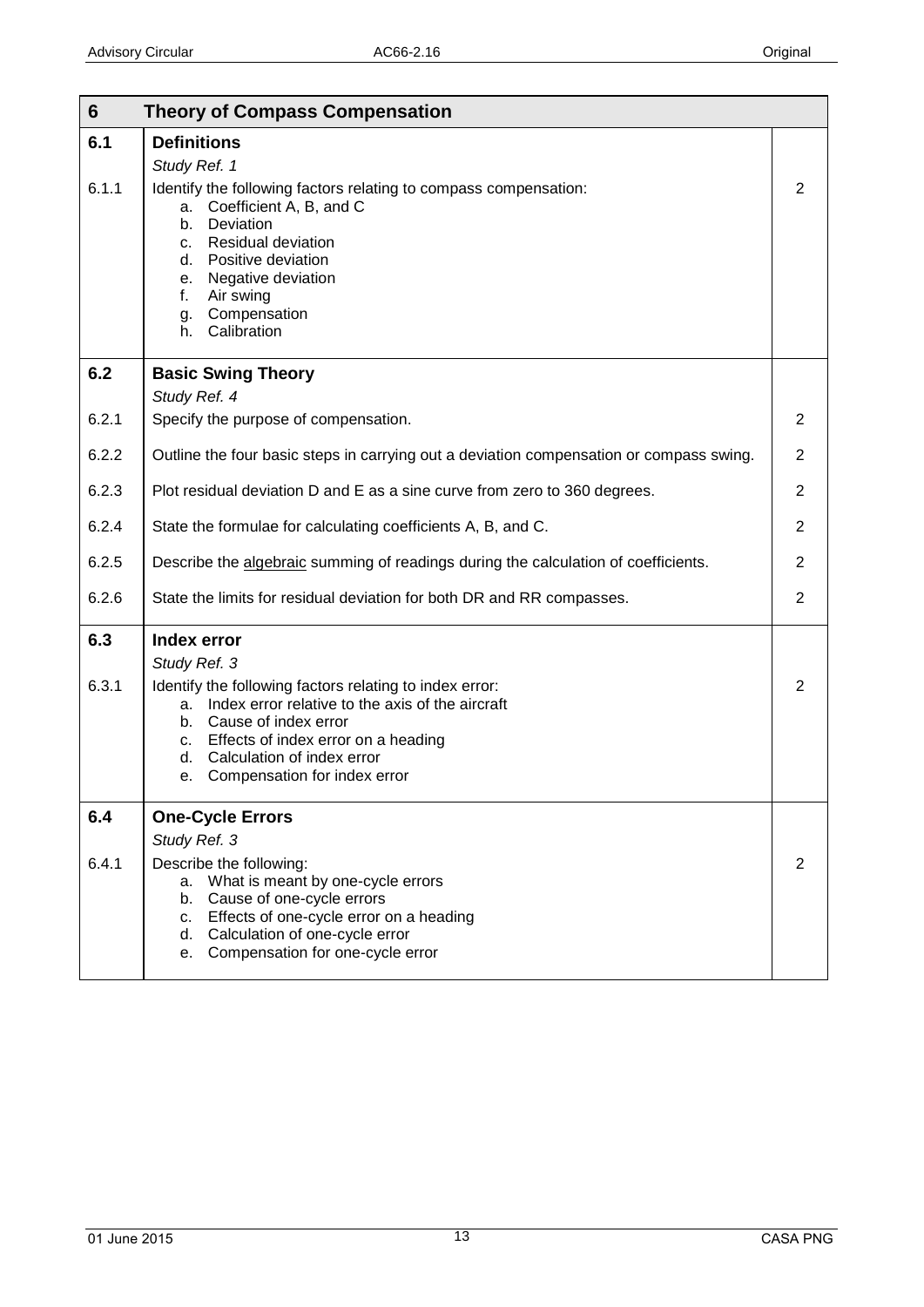<span id="page-13-3"></span><span id="page-13-2"></span><span id="page-13-1"></span><span id="page-13-0"></span>

| 6.5   | <b>Occasions for Calibration</b>                                                                                                                                                                                                                                                                                                                                                                                                                                                                                                                                                                                                                                         |                |
|-------|--------------------------------------------------------------------------------------------------------------------------------------------------------------------------------------------------------------------------------------------------------------------------------------------------------------------------------------------------------------------------------------------------------------------------------------------------------------------------------------------------------------------------------------------------------------------------------------------------------------------------------------------------------------------------|----------------|
|       | Study Ref. 1                                                                                                                                                                                                                                                                                                                                                                                                                                                                                                                                                                                                                                                             |                |
| 6.5.1 | Specify the various out-of-phase occurrences when compass calibration should be<br>carried out.                                                                                                                                                                                                                                                                                                                                                                                                                                                                                                                                                                          | $\overline{2}$ |
| 6.5.2 | State the requirements and procedures for aircraft demagnetisation after a lightning<br>strike.                                                                                                                                                                                                                                                                                                                                                                                                                                                                                                                                                                          | $\overline{2}$ |
| 6.5.3 | State the aircraft operating and re-swinging requirements after aircraft demagnetisation<br>following a lightning strike.                                                                                                                                                                                                                                                                                                                                                                                                                                                                                                                                                | $\overline{2}$ |
| 6.5.4 | Outline a simple heading check, when it may be carried out, and the coordinates used.                                                                                                                                                                                                                                                                                                                                                                                                                                                                                                                                                                                    | $\overline{2}$ |
| 6.6   | <b>Preparation Before Swinging</b><br>Study Ref. 1 & 3                                                                                                                                                                                                                                                                                                                                                                                                                                                                                                                                                                                                                   |                |
| 6.6.1 | Specify the following activities that should be carried out before a compass swing:<br>Installation of airborne equipment<br>а.<br>Loose items<br>b.<br>Tools made from magnetic materials<br>C.<br>d. Cockpit mechanical control locks<br>Towing arms and towing vehicles<br>e.<br>Use of maintenance manuals for carrying out the swing<br>f.<br>Required equipment for the swing<br>g.<br>h. Landing gear ground locks<br>i.<br>Landing gear shock strut inflation<br>Solenoid operated devices<br>j.<br>k. Position of flying controls<br>Operation of electrical and avionic equipment<br>I.<br>m. Deviation compensator device settings after compass installation | $\overline{2}$ |
| 6.7   | <b>Compass Serviceability Checks</b><br>Study Ref. 3                                                                                                                                                                                                                                                                                                                                                                                                                                                                                                                                                                                                                     |                |
| 6.7.1 | Specify the following checks and limits relating to a DR compass prior to a compass<br>swing:<br>Readability of scales and graduations<br>а.<br>Bubbles in the fluid<br>b.<br>Liquid discolouration<br>c.<br>Security of mounting<br>d.<br>Presence of extraneous magnetic material<br>е.<br>Proximity of electrical wires or looms<br>f.<br>Pivot friction check<br>g.<br>Damping check<br>h.                                                                                                                                                                                                                                                                           | $\overline{2}$ |
| 6.8   | <b>Aircraft Sighting Points</b>                                                                                                                                                                                                                                                                                                                                                                                                                                                                                                                                                                                                                                          |                |
| 6.8.1 | Study Ref 3<br>Describe the following:<br>a. Purpose of aircraft sighting points<br>Location of aircraft sighting points including rods, plumb lines, target fixtures and<br>b.<br>other devices                                                                                                                                                                                                                                                                                                                                                                                                                                                                         | $\overline{2}$ |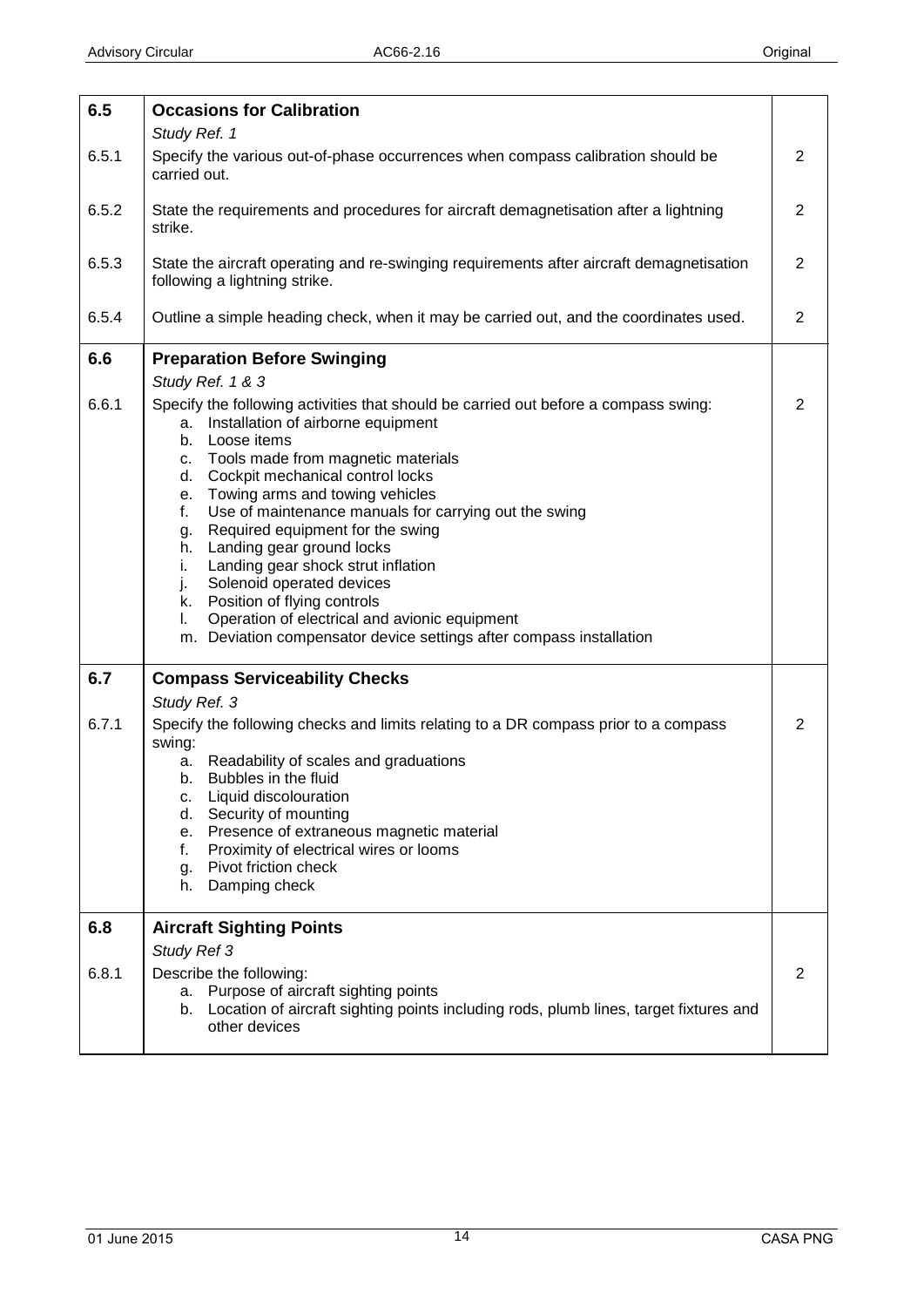<span id="page-14-4"></span><span id="page-14-3"></span><span id="page-14-2"></span><span id="page-14-1"></span><span id="page-14-0"></span>

| $\overline{7}$ | <b>Direct Reading Compass Compensation Procedure</b>                                                                                                                                                                                                                                                                                                                                                                                                                                                                                                                                                                                                                                                                                                                                                                                                                                                                                                                                                |                |
|----------------|-----------------------------------------------------------------------------------------------------------------------------------------------------------------------------------------------------------------------------------------------------------------------------------------------------------------------------------------------------------------------------------------------------------------------------------------------------------------------------------------------------------------------------------------------------------------------------------------------------------------------------------------------------------------------------------------------------------------------------------------------------------------------------------------------------------------------------------------------------------------------------------------------------------------------------------------------------------------------------------------------------|----------------|
| 7.1            | <b>Checks at the Compass Swing Site</b><br>Study Ref. 1 & 3                                                                                                                                                                                                                                                                                                                                                                                                                                                                                                                                                                                                                                                                                                                                                                                                                                                                                                                                         |                |
| 7.1.1          | Describe the purpose of checks carried out at the compass swing site with respect to the<br>following:<br>a. Movement of control surfaces<br>b. Increase in engine power<br>Operation of electrical, instrument or radio equipment<br>C.                                                                                                                                                                                                                                                                                                                                                                                                                                                                                                                                                                                                                                                                                                                                                            | $\overline{2}$ |
| 7.1.2          | Specify the compass swing requirements if operation of the above systems causes the<br>compass deviation to change.                                                                                                                                                                                                                                                                                                                                                                                                                                                                                                                                                                                                                                                                                                                                                                                                                                                                                 | $\overline{2}$ |
| 7.2            | <b>Coefficient Method</b><br>Study Ref. 1                                                                                                                                                                                                                                                                                                                                                                                                                                                                                                                                                                                                                                                                                                                                                                                                                                                                                                                                                           |                |
| 7.2.1          | Outline the compass swing procedures using the coefficient method.                                                                                                                                                                                                                                                                                                                                                                                                                                                                                                                                                                                                                                                                                                                                                                                                                                                                                                                                  | 2              |
| 7.2.2          | Describe the correcting swing and the check swing.                                                                                                                                                                                                                                                                                                                                                                                                                                                                                                                                                                                                                                                                                                                                                                                                                                                                                                                                                  | $\overline{2}$ |
| 7.3            | <b>Direct Correction Method</b><br>Study Ref. 2                                                                                                                                                                                                                                                                                                                                                                                                                                                                                                                                                                                                                                                                                                                                                                                                                                                                                                                                                     |                |
| 7.3.1          | Outline the compass swing procedures using the Direct correction method.                                                                                                                                                                                                                                                                                                                                                                                                                                                                                                                                                                                                                                                                                                                                                                                                                                                                                                                            | $\overline{2}$ |
| 7.3.2          | Describe the correcting swing and the check swing.                                                                                                                                                                                                                                                                                                                                                                                                                                                                                                                                                                                                                                                                                                                                                                                                                                                                                                                                                  | $\overline{2}$ |
| 7.3.3          | Describe the procedures for a final check on the accuracy of the swing.                                                                                                                                                                                                                                                                                                                                                                                                                                                                                                                                                                                                                                                                                                                                                                                                                                                                                                                             | $\overline{2}$ |
| 7.4            | <b>Compensation Procedure</b>                                                                                                                                                                                                                                                                                                                                                                                                                                                                                                                                                                                                                                                                                                                                                                                                                                                                                                                                                                       |                |
| 7.4.1          | Study Ref. 3<br>Outline the following procedures relating to the calibration of a DR compass:<br>Determining the history of the compass<br>а.<br>Preparation of the aircraft<br>b.<br>Communication with air traffic control or other airfield users<br>c.<br>Personnel requirements and interpersonal communications<br>d. I<br>Positioning of the aircraft on the swing base<br>е.<br>Positioning of the landing compass<br>t.<br>Movement of the aircraft onto headings<br>g.<br>Use of aircraft sighting points<br>h.<br>Taking and recording of compass headings<br>i.<br>Calculation of coefficients A, B, C (As per AC43-7)<br>j.<br>k. Adjusting the compass for coefficients A, B, C<br>Calculation of residual deviation<br>I.<br>m. Calculation of MCR<br>Completion of a compass card<br>n.<br>Installation of compass card in the cockpit<br>о.<br>Times when a compass card is not required to be displayed<br>p.<br>q. Logbook recording<br>Certification of the compass swing<br>r. | $\overline{2}$ |
| 7.4.2          | State the allowable tolerance when positioning an aircraft onto the required heading<br>during a compass swing.                                                                                                                                                                                                                                                                                                                                                                                                                                                                                                                                                                                                                                                                                                                                                                                                                                                                                     | $\overline{2}$ |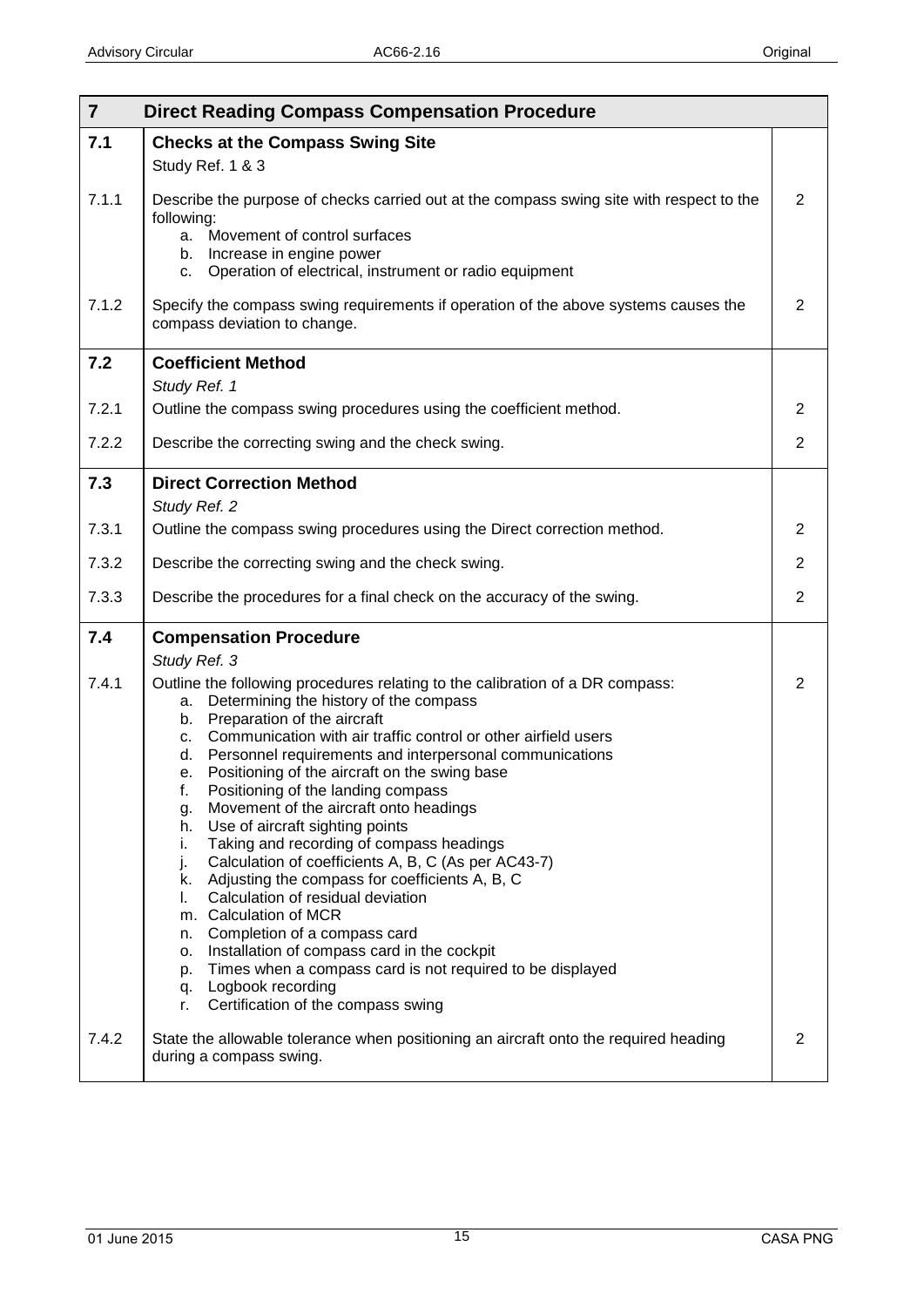<span id="page-15-2"></span><span id="page-15-1"></span><span id="page-15-0"></span>

| 8<br><b>Remote Reading Compass Systems</b> |                                                                                                                                                                                                                                                                                                                                                                                     |                |  |
|--------------------------------------------|-------------------------------------------------------------------------------------------------------------------------------------------------------------------------------------------------------------------------------------------------------------------------------------------------------------------------------------------------------------------------------------|----------------|--|
| 8.1                                        | <b>Theory of RR Compass Operation</b><br>Study Ref. 5                                                                                                                                                                                                                                                                                                                               |                |  |
| 8.1.1                                      | Describe the principles of operation of a magnetic heading reference system (Remote<br>Reading Compass) with particular regard to the following:<br>The inductive element<br>a.<br>The horizontal component of the earth's magnetic field<br>b.<br>Flux<br>C.<br>d. Induced voltage changes<br>Transmission to the heading indicator<br>e.                                          | 1              |  |
| 8.2                                        | <b>Detector Element Construction</b>                                                                                                                                                                                                                                                                                                                                                |                |  |
|                                            | Study Ref. 4 & 5                                                                                                                                                                                                                                                                                                                                                                    |                |  |
| 8.2.1                                      | Define the following terms and modes of operation relating to RR compasses:<br>Flux detectors<br>a.<br><b>Flux valves</b><br>b.<br>Nutation<br>C.<br>d. Null<br>e. Synchronised<br>Slaved<br>f.<br>Free<br>g.                                                                                                                                                                       | $\overline{2}$ |  |
| 8.2.2                                      | Describe the components and construction of a detector element with particular regard to<br>the following:<br>Spokes and spoke insulation<br>a.<br>b. Laminated collector horns<br>c. Exciter (primary coil)<br>Secondary pick-off coils<br>d.<br>Mounting flange<br>е.<br>Cover<br>f.<br>Bowl<br>g.<br>Pendulous weight<br>h.                                                      | $\overline{2}$ |  |
| 8.2.4                                      | State the purpose of a flux valve.                                                                                                                                                                                                                                                                                                                                                  | 2              |  |
| 8.2.5                                      | Describe the coil alignments that produce maximum and zero magnetic flux.                                                                                                                                                                                                                                                                                                           | 1              |  |
| 8.2.6                                      | Show diagrammatically, flux versus angular position of a coil in a magnetic field (H).                                                                                                                                                                                                                                                                                              | $\overline{2}$ |  |
| 8.2.7                                      | Show diagrammatically exciter coil voltage in relation to the earth's magnetic field.                                                                                                                                                                                                                                                                                               | $\overline{2}$ |  |
| 8.2.8                                      | Describe the components, their interrelationship and principles of operation of a<br>monitored gyroscope system with particular regard to the following:<br>Detector element<br>a.<br>Slaving/servo amplifier<br>b.<br>Directional gyro unit (DGU)<br>c.<br>Radiomagnetic indicator (RMI)<br>d.<br>Deviation compensator<br>e.<br>Transmission loop<br>f.<br>Control synchros<br>g. | $\mathbf{1}$   |  |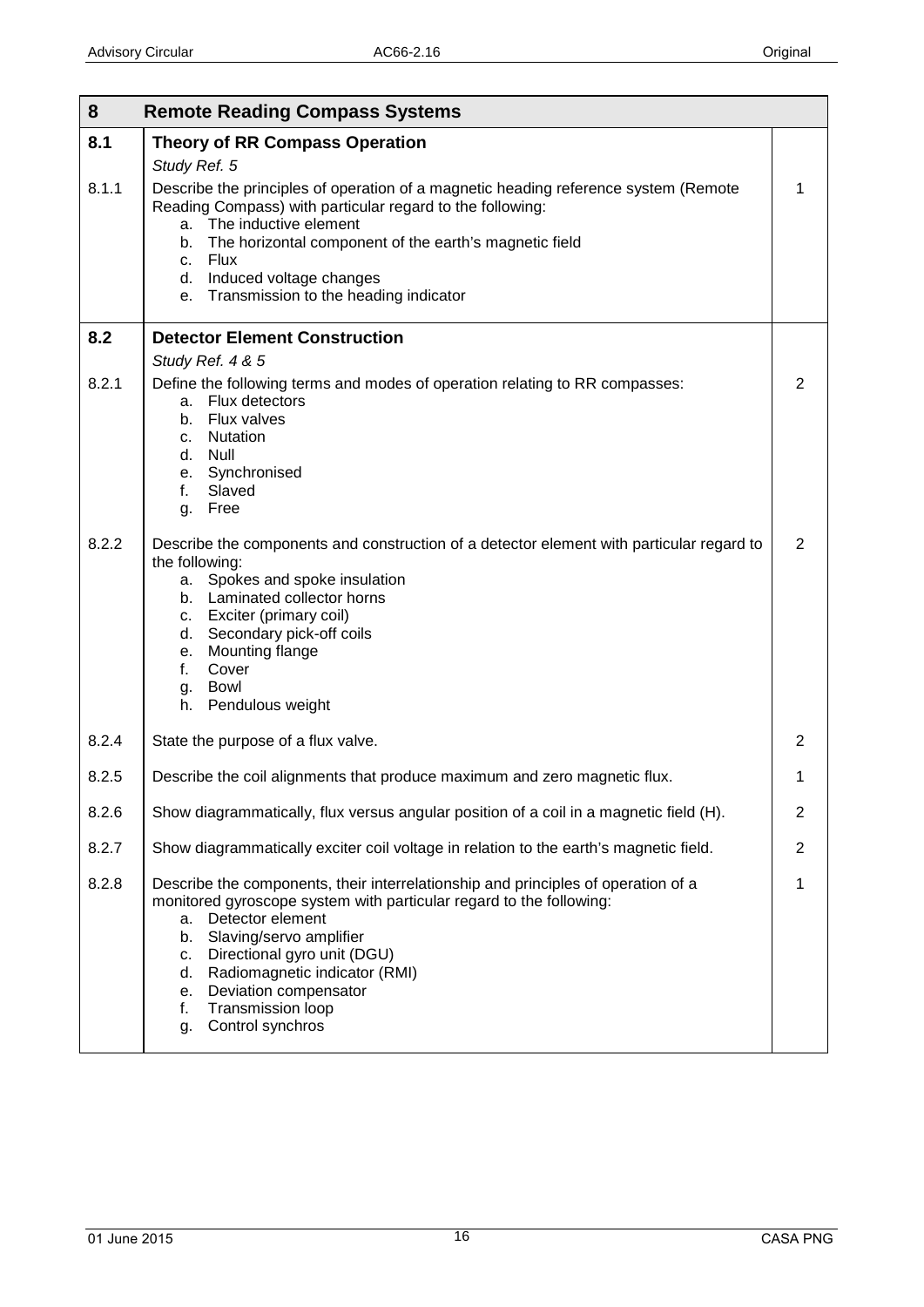<span id="page-16-1"></span><span id="page-16-0"></span>

| 8.2.9  | Describe the type of current used to excite the detector in a remote indicating system.                                                                                                                | $\overline{2}$ |
|--------|--------------------------------------------------------------------------------------------------------------------------------------------------------------------------------------------------------|----------------|
|        |                                                                                                                                                                                                        |                |
| 8.2.10 | Specify the purpose of the gyro in a slaved gyro-magnetic compass.                                                                                                                                     | 1              |
| 8.2.11 | State how deviation errors are corrected in a slaved gyro-magnetic compass.                                                                                                                            | 1              |
| 8.2.12 | Specify why torque motors are used in some gyro-magnetic compass systems.                                                                                                                              | 1              |
| 8.3    | <b>RR Compass Installation and Maintenance</b><br>Study Ref. 4                                                                                                                                         |                |
| 8.3.1  | State how the rotor of a slaved gyro is automatically prevented from wandering in<br>azimuth.                                                                                                          | 1              |
| 8.3.2  | Specify where on an aircraft the detector unit in a RR compass system would normally<br>be located.                                                                                                    | $\overline{2}$ |
| 8.3.3  | Describe the function of a follow-up system.                                                                                                                                                           | 1              |
| 8.3.4  | Describe the function of the DG flag on the gyro unit.                                                                                                                                                 | $\overline{2}$ |
| 8.3.5  | Specify the precautions to be taken during a continuity check on RR compass wiring.                                                                                                                    | $\overline{2}$ |
| 8.3.6  | Describe the mounting axis of the flux gate or flux valve.                                                                                                                                             | $\overline{2}$ |
| 8.3.7  | State the other flight/navigation instruments with which a RR compass may be<br>integrated.                                                                                                            | $\overline{2}$ |
| 8.3.8  | Describe the cause and effect of static and dynamic errors in a RR compass system.                                                                                                                     | $\overline{2}$ |
| 8.3.9  | Specify where flux valve output is connected in a slaved gyro magnetic system.                                                                                                                         | $\overline{2}$ |
| 8.3.10 | Describe the information transmitted by the synchros in a RR compass system.                                                                                                                           | $\overline{2}$ |
| 8.3.11 | Describe the characteristics of a Gyrosyn system.                                                                                                                                                      | 1              |
| 8.3.12 | Describe items that would be checked during a typical routine periodic inspection of a RR<br>compass system.                                                                                           | $\mathbf{1}$   |
| 8.4    | <b>Swinging an RR Compass System</b>                                                                                                                                                                   |                |
| 8.4.1  | Study Ref. 3<br>Identify the following principal errors that are associated with swinging a RR compass:<br>Index errors<br>a.<br>One-cycle errors<br>b.<br>c. Two cycle errors<br>d. Cross-talk errors | 2              |
| 8.4.2  | Describe how Index error (coefficient A) compensation is carried out and how<br>appropriate adjustments are made.                                                                                      | 2              |
| 8.4.3  | Describe how one-cycle error (coefficients B and C) compensation is carried out using<br>the following compensation methods:<br><b>Mechanical Methods</b><br>a.<br>b. Electrical methods               | 2              |
| 8.4.4  | Describe how cross-talk error compensation is carried out.                                                                                                                                             | 2              |